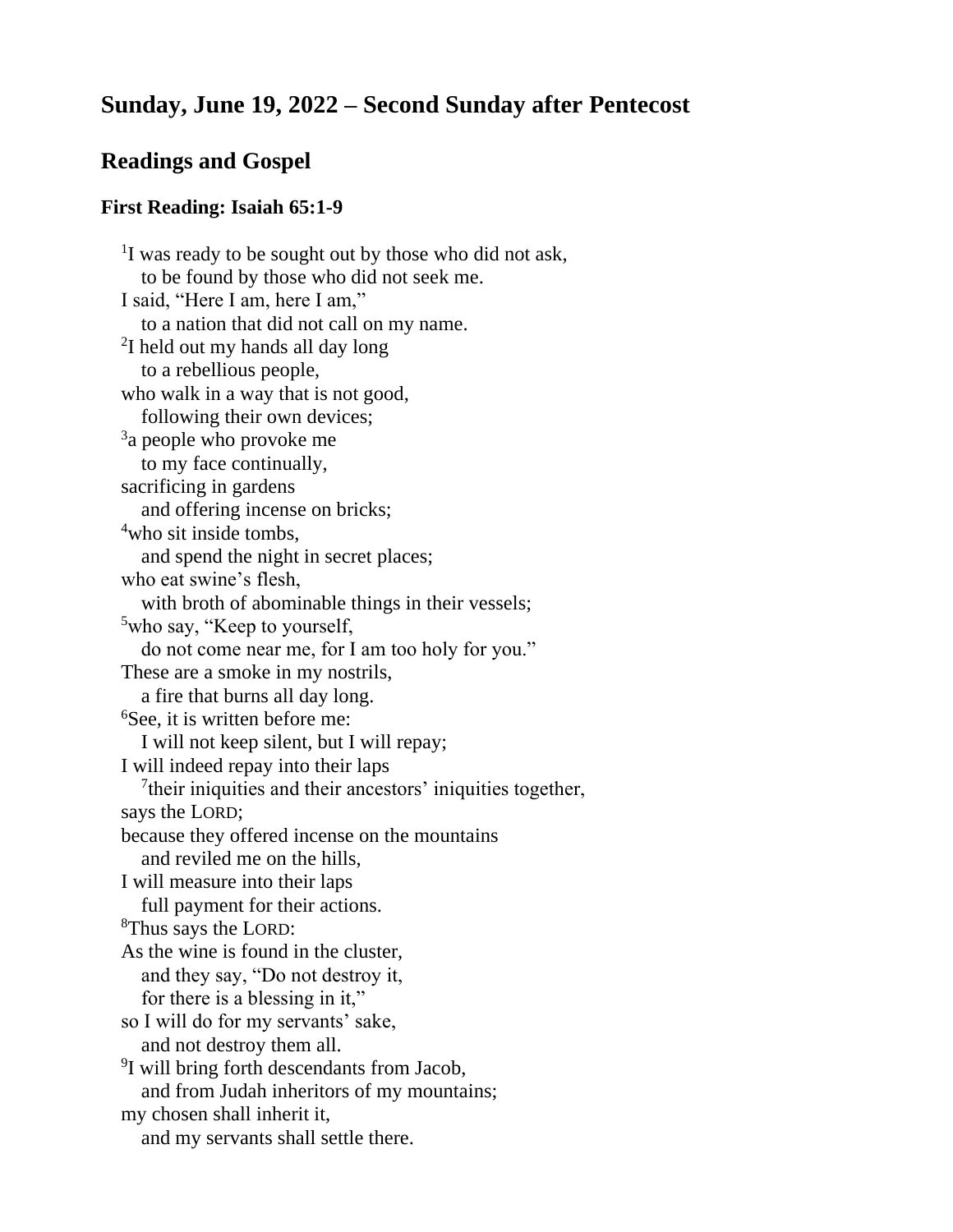# **Psalmody: Psalm 22:19-28**

<sup>19</sup>But you, O LORD, be not **<sup>|</sup>** far away; O my help, hasten **<sup>|</sup>** to my aid.

### <sup>20</sup>**Deliver me <sup>|</sup> from the sword, my** life from the power  $\vert$  of the dog.

<sup>21</sup>Save me from the **<sup>|</sup>** lion's mouth! From the horns of wild bulls you have **<sup>|</sup>** rescued me.

# <sup>22</sup>**I will declare your name <sup>|</sup> to my people; in the midst of the assembly <sup>|</sup> I will praise you. R**

<sup>23</sup>You who fear the LORD, give praise! All you of Jacob's **<sup>|</sup>** line, give glory. Stand in awe of the LORD, all you off- <sup>|</sup> spring of Israel.

# <sup>24</sup>**For the LORD does not despise nor abhor the poor in their poverty; neither is the LORD's face hid- <sup>|</sup> den from them; but when they cry out, <sup>|</sup> the LORD hears them.**

<sup>25</sup>From you comes my praise in the  $\frac{1}{2}$  great assembly; I will perform my vows in the sight of those who **<sup>|</sup>** fear the LORD.

# <sup>26</sup>**The poor shall eat <sup>|</sup> and be satisfied, Let those who seek the LORD give praise! May your hearts <sup>|</sup> live forever! R**

<sup>27</sup>All the ends of the earth shall remember and turn <sup>|</sup> to the LORD; all the families of nations shall bow **<sup>|</sup>** before God.

### <sup>28</sup>**For dominion belongs <sup>|</sup> to the LORD, who rules o- <sup>|</sup> ver the nations. R**